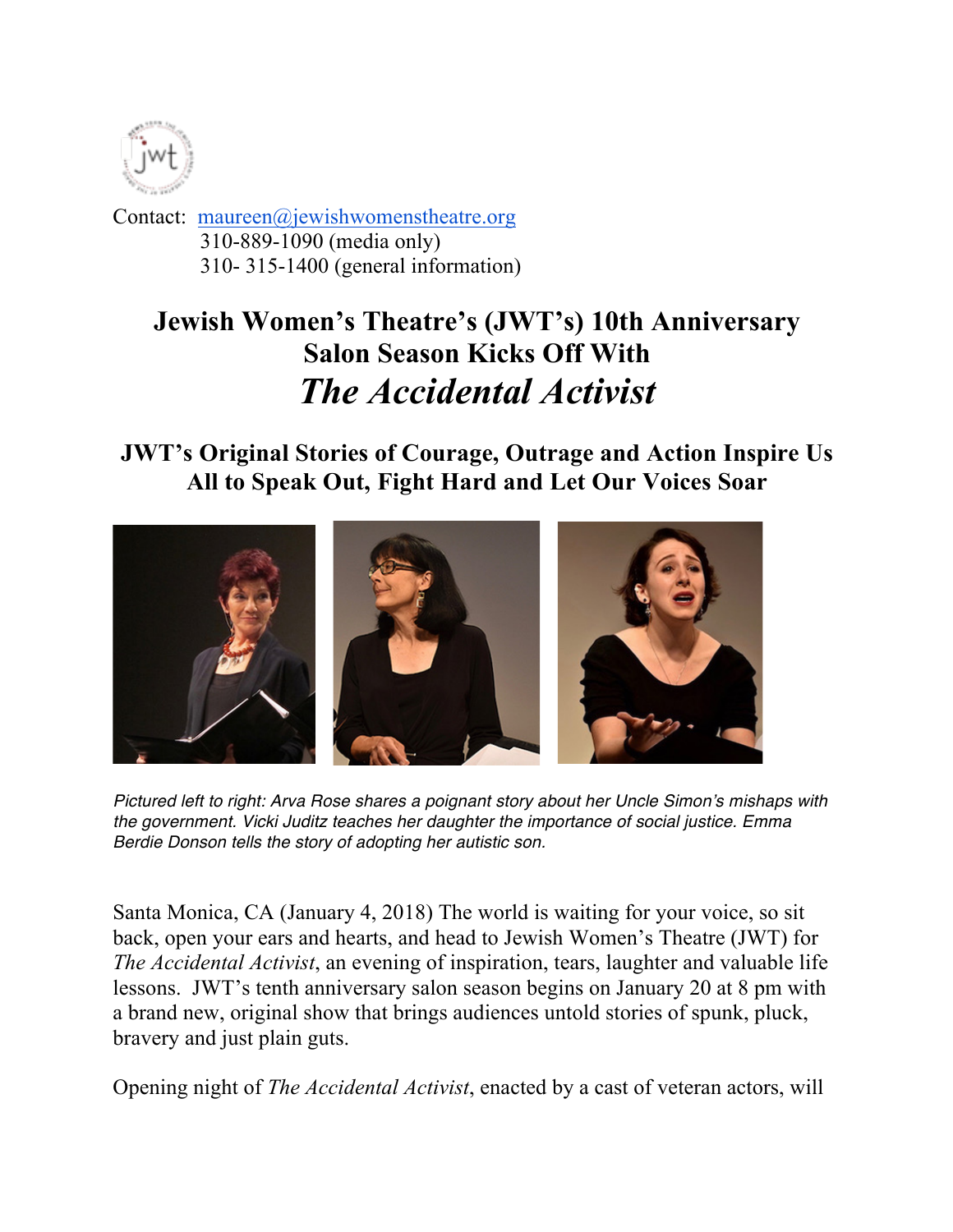begin with a reception at JWT's home theatre, The Braid at 2912 Colorado Avenue, #102, in Santa Monica. Pre-performance activities also include a new art gallery exhibit "Speak Out" and an art talk, beginning at 6:30 pm.

*The Accidental Activist* and all of JWT's salon shows are first performed at The Braid, then travel to homes on the Westside, the Valley, Midtown, and the South Bay until January 30. For performance times, places and ticket information, visit www.jewishwomenstheatre.org. All tickets are \$40.

"*The Accidental Activist* is a fitting show to begin our 10th year," says Ronda Spinak, JWT founder and artistic director. "Looking back, I realize the hunger people felt in wanting to share their untold stories. JWT created a safe place for these stories to be told and celebrated. This show continues that tradition."

During *The Accidental Activist*, audiences will meet Elaine, a young mother who discovers her adopted son is autistic and starts a nonprofit to help kids, Libby, a 94 year-old who wasn't too elderly to lead her fellow tenants to fight back against their greedy landlord, and Janet, whose vegetarian protest led to the loss of her community, which was built around chicken soup.

Other stories focus on a 9/11 survivor's precarious journey through life and a mother's determination to ignite a fire of social justice in her young daughter, who would rather have stayed in bed than march against global warming.

"As these stories come to life on stage, I think they will also ignite small fires in everyone who sees them," says Director Susan Morgenstern. "We don't think anyone who comes to this new show will leave the theatre without a spark of conviction to work for change in his or her own way."

One of the characters in an *Accidental Activist* story, a lawyer working against human trafficking, suffers a life-threatening blow as a result of her work. Rather than shy away from her cause, she considers her attack to be a gift. "Have you ever received a gift, disguised as a whisper, a random act, a kindness, an insult, a bump on the road that jostled your plans and shook you at your core?" she asks.

"Come see *The Accidental Activist* and you will receive this gift as well," Spinak says.

Theatre guests may also view "Speak Out," a new art exhibit that echoes the theme of giving voice to those who have none. An opening night reception begins at 6:30